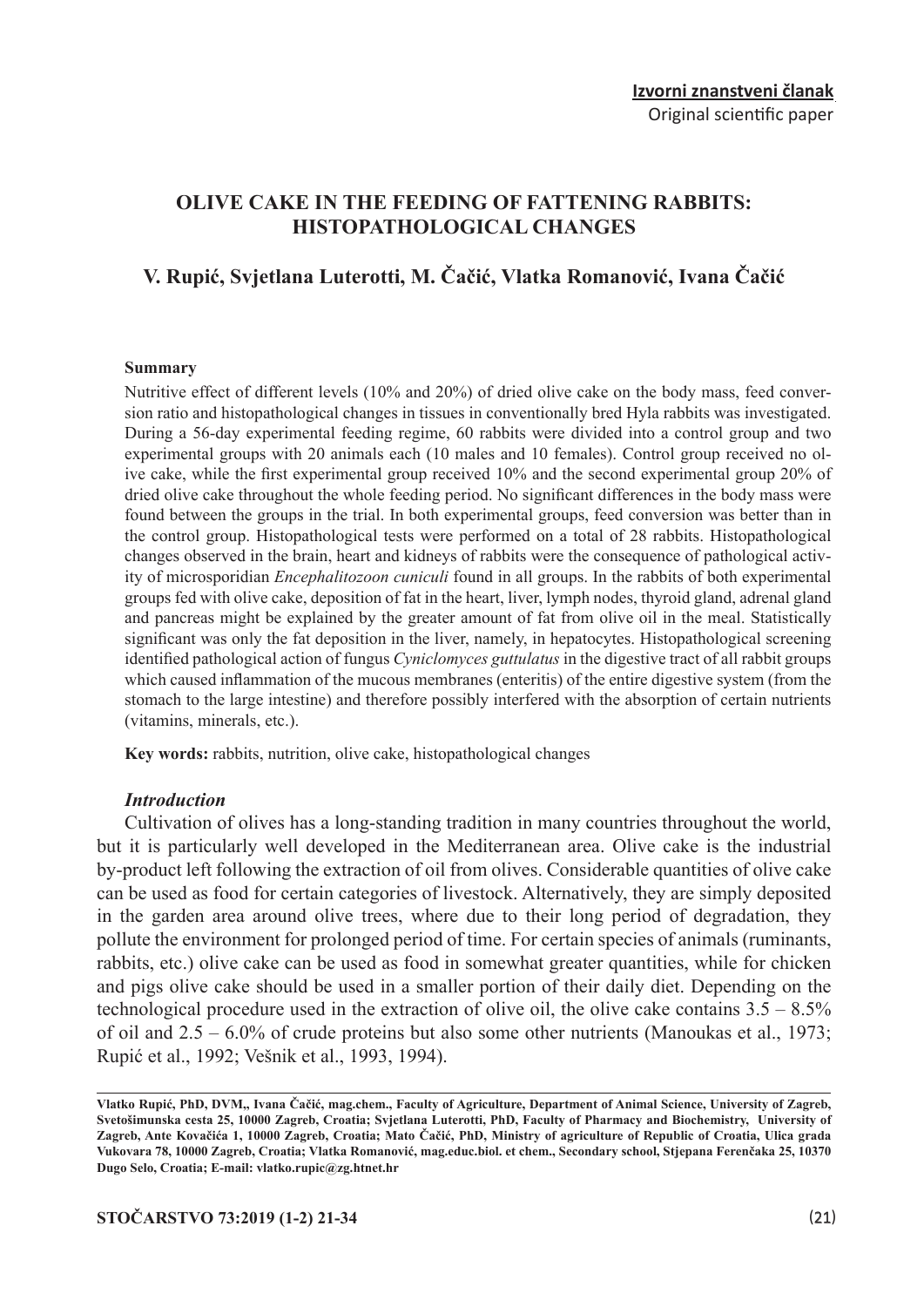Olive cake also contains a high volume of crude fiber  $(220 - 350)$  g/kg) which can be harmful when used in poultry and pig diet but is beneficial to ruminants and rabbits. When obtained by using the centrifugal separation process (Van Soest, 1975; Martilotti, 1983; Sansoucy, 1985) olive cake retains a high content of water  $(430 - 570)$  g/kg) and it is therefore necessary for it to be allowed to drain well before it is used as food. When added to feed mixtures, however, it should be completely dried.

Most of the studies carried out to date were focused on the use of olive cake in the feeding of ruminants (Belibasakis, 1984, 1991; Nefzaoui and Vanbelle, 1986; O'Donovan, 1984; Boucque and Fiemes, 1986; Omar and Gavoret, 1995; Datillo and Congiu, 1995; Christaki et al., 1995, Kostelić, 2003, Mioč et al., 2007; Molina-Alcaide and Yanez-Ruiz, 2008; Sadeghi et al., 2009; Vera et al., 2009, 2013; Gül et al., 2010; Estaun et al., 2014).

Only few research projects have dealt with pigs (Rupić et al., 1997; Joven et al., 2014; Garcia-Casco et. al., 2017; Ferrer et al., 2018) and poultry (Amici et al., 1991; Rupić et al., 1992; Christaki et al., 1994; Georgopoulou, 1994; Rabayaa, 2000; Abo-Omar, 2000, 2005; Zangeneh and Torki, 2011; El-Samee and Hashish, 2011, Al-Harthi, 2016).

Available literature offers only limited data related to the use of olive cake as food for rabbits, in particular for fattened rabbits. Feeding experiments with olive cake in fattening rabbits were conducted by Rayan et al. (1994), Chaabane et al. (1997), Rupić et al. (1999a, 1999b), Lebas (2004), Kadi et al. (2004), Dal Bosco et al. (2007, 2012), Tsantila et al. (2010), Nasopoulou and Zabetakis (2013), Dorbane et al. (2016, 2019).

The aim of the present study was to establish nutritive effects of large quantities (10% and 20%) of dried olive cake, that is to say, of its chemical composition, on the health of conventionally farmed rabbits, based on histopathological changes of tissues in fattened Hyla rabbits throughout the 56-day experimental period.

## *Materials and methods*

## *Animals and feeding régime*

Sixty (30 males and 30 females) 30-day-old weaned Hylla rabbits were used. The rabbits were divided into 3 groups, each group comprising 20 animals: a control group (C) and two experimental groups  $(E_1 \text{ and } E_2)$ . All the rabbits were marked with numbers from 1 to 60, tattooed on the right ear. Each rabbit group (10 males and 10 females) was housed in a stainless steel cage, all three located in the same room and on the top of each battery. The room was air-conditioned with temperature maintained at 18 to 20 °C and relative humidity between 60 and 70%. In order to decrease the risk of infection, all cages and equipment were treated with a chlorine disinfectant prior to the experiment.

Rabbits of all groups in the assay were weighed every 7 days throughout the experimental period. Initial body mass of group C rabbits was  $666.2 \pm 79.0$  g, while the masses of the rabbits in two experimental groups were 659.9  $g \pm 83.4$  g (E<sub>1</sub>) and 648.3  $\pm 82.3$  g (E<sub>2</sub>) (n=20 in each group). No significant differences were found at significance level of  $p \le 0.01$ .

Throughout the entire 56-day experimental period, the rabbits were fed the feed mixtures described in Tables 1 and 2; group C rabbits received food containing no olive cake, while those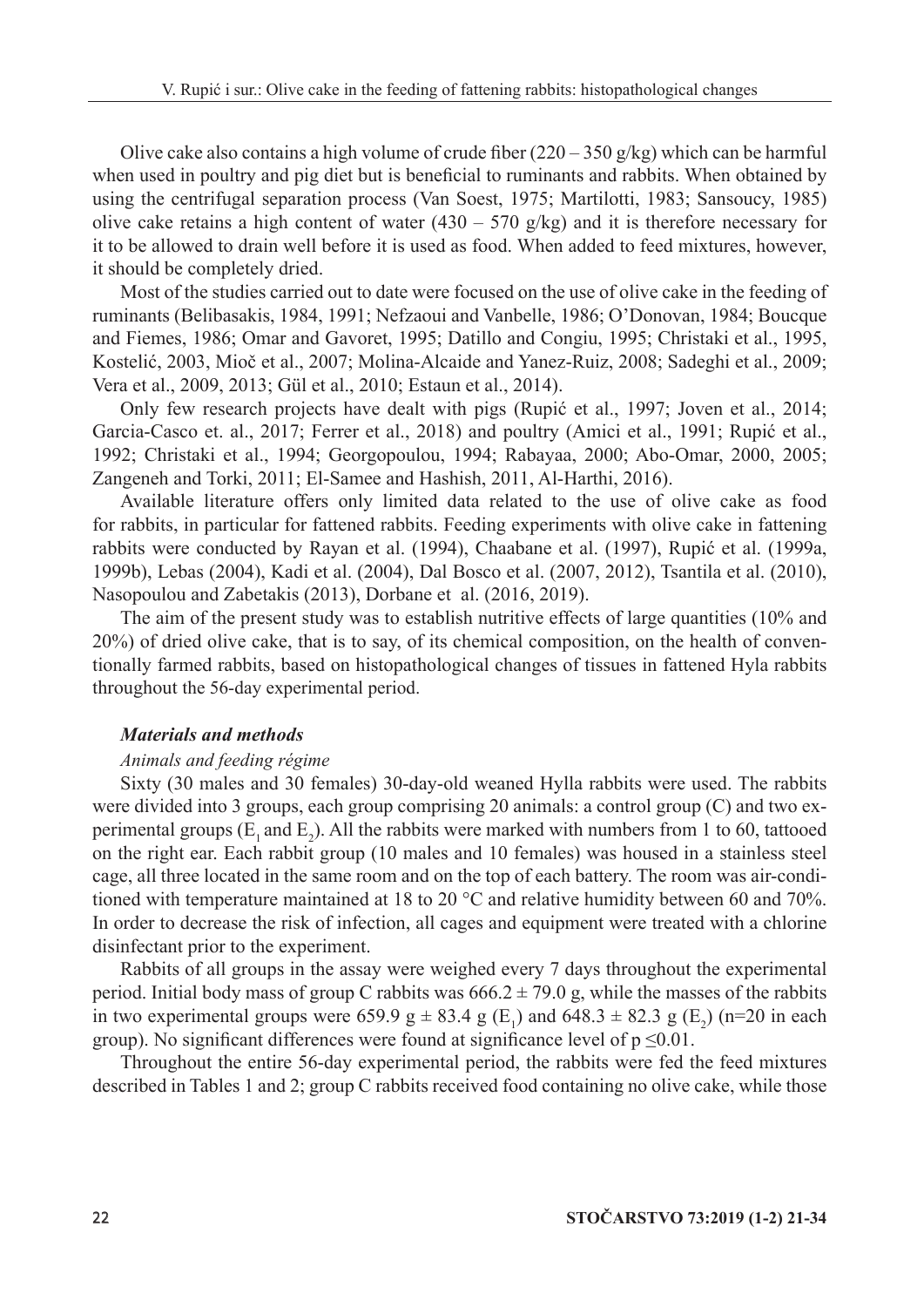in group  $E_1$  received food containing 10% and group  $E_2$  containing 20% of dried olive cake. The feed conversion was followed throughout the experimental period of 8 weeks; it was calculated as the ratio of the feed consumed and the average body mass gain in each group for each week.

The rabbits used in this study were maintained in facilities approved by the Croatian Association for the Accreditation of Laboratory Animals Care, and in accordance with current regulations and standards as laid down by the Croatian Ministry of Agriculture. Bioethical Committee for Animals Protection and Welfare of the Faculty of Agronomy, University in Zagreb, Croatia, released the approval to perform the experiments (Class: 114-04/18-03/01: Number: 251-71- 29-02/11-18-1).

### *Feed mixtures*

Olive cake from the Punat oil mill (island Krk, Croatia) was used. It was obtained by centrifugal separation process (Martilotti, 1983). Fresh olive cake, containing 487.2 g/kg of water, was dried at a temperature of 35 °C to a water content of 19.5 g/kg. Then it was reduced to 2-mm sized particles in a hammer mill. All conventionally bred rabbits involved in the experiment were fed with pelleted feed mixture from automatic feeders. Water was provided *ad libitum* from automatic dispensers.

Feed mixtures were prepared separately from each other; mixtures  $E_1$  and  $E_2$  contained 10 and 20%, resp., of dried olive cake. Animal feed, olive cake and feed mixtures were analyzed according to official HRN ISO directives (Tables 1 and 2).

The content of amino acids in dried olive cake ranged 0.2-6 g/kg by analysis (Csapó et al, 1986) and calculational estimates in the control feed mixture (Rhone-Poulenc, 1993) 3-14 g/kg (Tables 1 and 2). In fact, contrary to the calculational values, after mixing, somewhat lowered levels of amino acids in the feed mixtures  $E_1$  and  $E_2$  should have been expected compared to the initial feed, followed by the crude protein content. On the contrary, crude fat content increased in feed mixture  $E_1$  and particularly in  $E_2$  group feed mixture, compared to the control (Table 2).

|                        |       |      | Water Ash Crude Crude Crude NFE Ca P<br>protein fat fibre NFE Ca P |                                                                                                                                                                                                                                                                          |  |  |  |  |  | Amino acid* |  |  |  |  |
|------------------------|-------|------|--------------------------------------------------------------------|--------------------------------------------------------------------------------------------------------------------------------------------------------------------------------------------------------------------------------------------------------------------------|--|--|--|--|--|-------------|--|--|--|--|
| Fresh<br>olive<br>cake | 487.2 |      | $8.1$<br>$27.9$                                                    | 39.2<br>$177.8$<br>$177.8$<br>$177.8$<br>$177.8$<br>$193.104$<br>$195.104$<br>$195.104$<br>$195.104$<br>$195.104$<br>$195.104$<br>$195.104$<br>$195.104$<br>$195.104$<br>$195.104$<br>$195.104$<br>$195.104$<br>$195.104$<br>$195.104$<br>$195.104$<br>$195.104$<br>$19$ |  |  |  |  |  |             |  |  |  |  |
| Dried<br>olive<br>cake | 19.5  | 15.6 | 53.4                                                               | 75.0                                                                                                                                                                                                                                                                     |  |  |  |  |  |             |  |  |  |  |

Table 1 Ingredients of olive cake pulp (g/kg in original matter) Tablica 1. Sastav komine masline (g/kg u originalnoj tvari)

NFE - nitrogen-free extract

\*Analyses data (Csapó et al., 1986)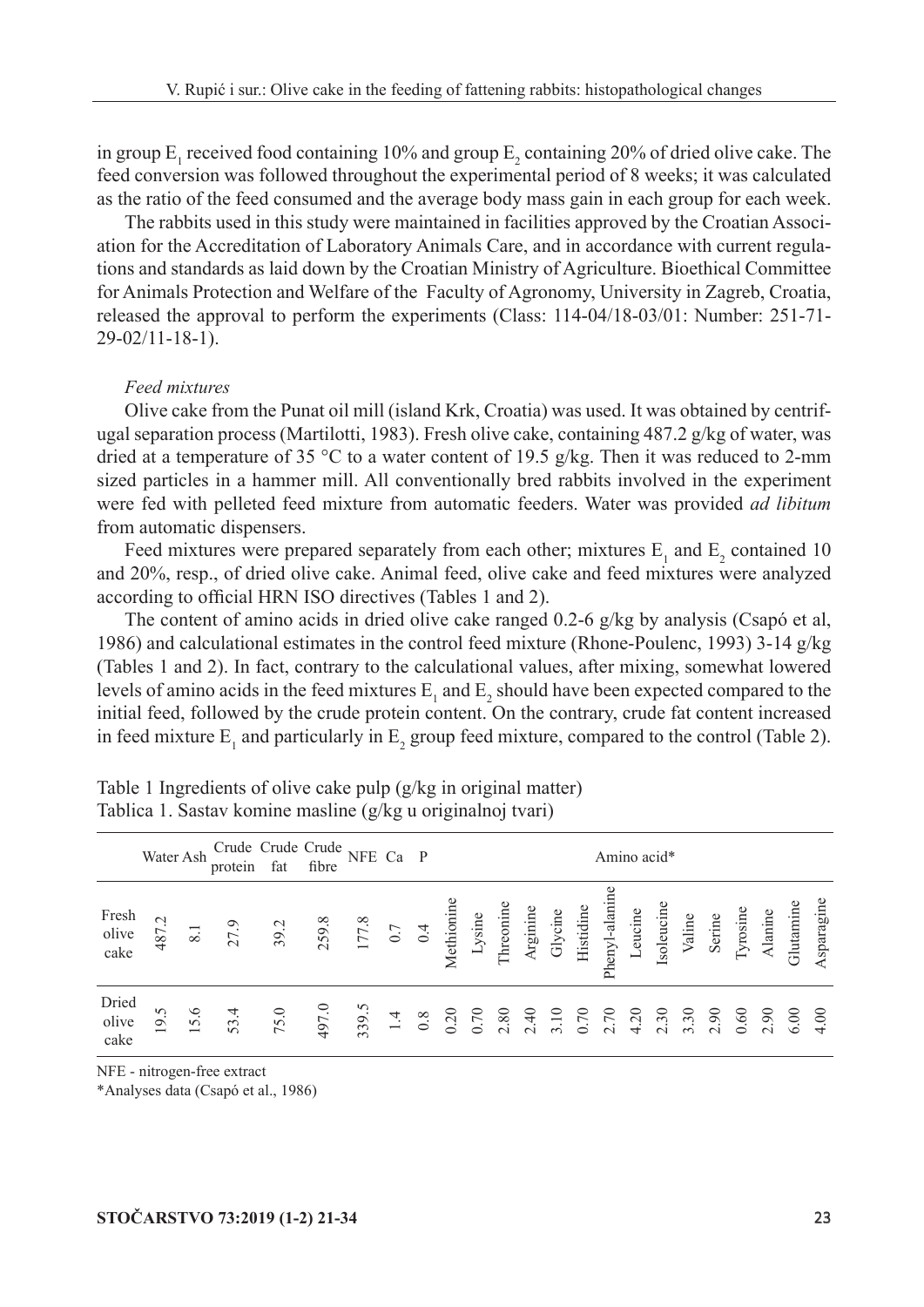|                                              | Group of animals $(\%$ as fed) |         |         |  |  |
|----------------------------------------------|--------------------------------|---------|---------|--|--|
| Ingredient                                   | $C$ (control)                  | $E_{1}$ | $E_{2}$ |  |  |
| Dried olive cake                             | 0.00                           | 10.00   | 20.00   |  |  |
| Corn                                         | 28.40                          | 31.90   | 34.70   |  |  |
| Barley meal                                  | 5.00                           | 3.00    | 3.00    |  |  |
| Wheat middlings                              | 6.00                           | 5.00    | 6.00    |  |  |
| Soya-bean meal                               | 0.00                           | 10.00   | 17.40   |  |  |
| Sunflower meal                               | 18.50                          | 11.00   | 8.00    |  |  |
| Dehydrated alfalfa meal                      | 41.00                          | 27.80   | 9.00    |  |  |
| Dibasic calcium phosphate                    | 0.00                           | 0.00    | 0.20    |  |  |
| Limestone                                    | 0.30                           | 0.50    | 0.90    |  |  |
| Sodium chloride                              | 0.30                           | 0.30    | 0.30    |  |  |
| Mineral-vitamin mix                          | 0.50                           | 0.50    | 0.50    |  |  |
| Total                                        | 100.00                         | 100.00  | 100.00  |  |  |
| Analysis as fed, dry matter basis $(g/kg)^*$ |                                |         |         |  |  |
| Dry matter                                   | 881.00                         | 888.10  | 887.60  |  |  |
| Crude protein                                | 224.70                         | 226.80  | 224.20  |  |  |
| Crude fat                                    | 42.50                          | 43.90   | 52.95   |  |  |
| Crude fiber                                  | 197.20                         | 202.50  | 189.50  |  |  |
| Ash                                          | 67.65                          | 63.10   | 53.00   |  |  |
| Nitrogen-free extract (NFE)                  | 348.95                         | 351.80  | 367.95  |  |  |
| Ca                                           | 10.44                          | 9.35    | 8.56    |  |  |
| $\mathsf{P}$                                 | 7.38                           | 6.19    | 5.97    |  |  |
| Metabolic energy(ME) (MJ/kg)**               | 12.86                          | 12.71   | 12.62   |  |  |
| Amino acid $(g/kg)$ ***                      |                                |         |         |  |  |
| Methionine                                   | 3.30                           | 3.10    | 3.00    |  |  |
| Lysine                                       | 6.70                           | 7.80    | 8.50    |  |  |
| Threonine                                    | 6.90                           | 7.00    | 6.80    |  |  |
| Arginine                                     | 10.80                          | 11.10   | 11.80   |  |  |
| Glycine                                      | 9.00                           | 8.20    | 7.60    |  |  |
| Histidine                                    | 4.20                           | 4.30    | 4.30    |  |  |
| Phenylalanine                                | 8.90                           | 8.70    | 8.50    |  |  |
| Leucine                                      | 13.60                          | 13.80   | 13.60   |  |  |
| Isoleucine                                   | 8.00                           | 8.00    | 7.70    |  |  |
| Valine                                       | 8.60                           | 11.00   | 14.90   |  |  |
| Serine                                       | 6.90                           | 10.40   | 13.60   |  |  |
| Tyrosine                                     | 5.10                           | 6.50    | 7.90    |  |  |

Table 2 Ingredients and chemical composition of feed mixtures Tablica 2. Sadržaj i kemijski sastav krmnih smjesa (peleta)

ME - metabolic energy, NFE - nitrogen-free extract

 $*$ A.O.A.C. methods (2005)

\*\*Calculated data (Allen, 1993)

\*\*\*Calculated data (Rhǒne Poulenc Animal Nutrition, 1993)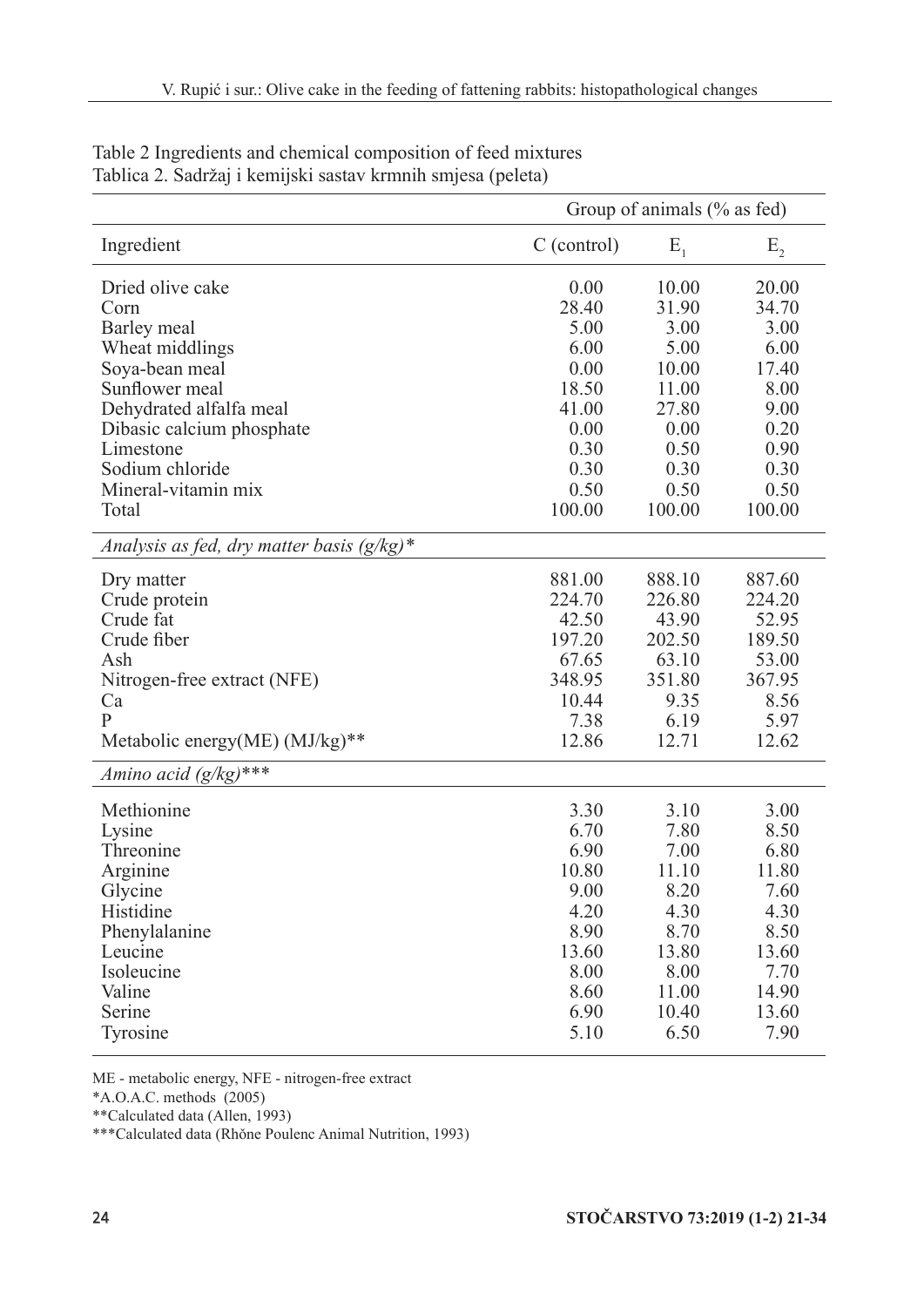#### *Histopathological examinations*

Histopathological tests were performed on a total of 28 rabbits, randomly chosen, namely, 9 rabbits (5 males and 4 females) in each the control group (C) and first experimental group  $(E_1)$ , and 10 rabbits (5 males and 5 females) in the second experimental group  $(E_2)$ .

After experiment completion and 12 hours of starvation, all the abovementioned rabbits were sacrificed under narcosis. From all the sacrificed rabbits the following tissues were sampled: lung, heart, hepatic tissue (liver), renal tissue (kidney), spleen, lymph nodes (*ln. mandibulares, ln. mesenterici, ln. prescapulares*), the large and small brain (cerebrum and cerebellum), thyroid gland, pancreas, adrenal gland, skeletal muscle, testicles and ovaries, gastric tissue (stomach), duodenum, jejunum, ileum and colon (large intestine). The tissue of each rabbit was sampled for histopathological analysis immediately after bleeding out. Samples were sugar-cube sized, depending on the size of the organ. Samples were fixed in 10% of neutral protein formalin solution at the room temperature. After fixation, the samples were frozen 24 - 48 hours and then cut into slices with thickness of 4-6 mm with freezing microtome after which they were dyed with the hematoxylin and eosin (HE method). The slides were viewed with Carl Zeiss laboratory research microscope and images were captured using Kodak camera, Ektachrome 64 T, EPY-36 film. Results of histopathological analyses are shown in Table 3.

## *Statistics*

One-way ANOVA analysis of variance (GLM procedure) (SAS, 1989) and non-parametric chi-square test were applied. Statistical significance was set at  $p \le 0.05$  and  $p \le 0.01$ .

### *Results*

#### *Body masses and feed conversion*

After 56 days of feeding, the following mean body masses were achieved:  $2334.5 \pm 186.3$  g (C), 2341.0  $\pm$  222.1 g (E<sub>1</sub>) and 2397.5  $\pm$  187.7 g (E<sub>2</sub>) (Rupić et al.,1999a, 1999b). No significant differences in body mass between group C and the experimental groups were found. In the course of the experiment (0-8 weeks), rabbits in the control group (C) consumed a total of 7042.3 g of feed per rabbit, or a daily average of 125.7 g per rabbit, rabbits in the test group  $E_1$  consumed a total of 6673.2 g of food per rabbit, or a daily average of 119.2 g per rabbit, whereas the rabbits in the test group  $E_2$  consumed 6699.7 g of food per rabbit, or a daily average of 119.6 g per rabbit. Throughout the experimental period feed conversion (kg/kg) reached, on an average, the overall values of 4.22, 3.97 and 3.83 for groups C,  $E_1$  and  $E_2$ , resp. Feed conversion value raised gradually with time, with the biggest jump observed in the 6th week of the trial (data not shown). Rabbits fed with 10% olive cake  $(E_1)$ , and particularly those consuming 20% olive cake  $(E_2)$  in their daily feed, manifested somewhat better, still not significantly, feed conversion, than rabbits in group C, whose feed mixture contained no olive cake. This clearly follows from the fact that rabbits in groups  $E_1$ and  $E_2$  gained higher body masses by consuming lower feed intake. This corroborates well with the chemical composition of the respective feed mixtures.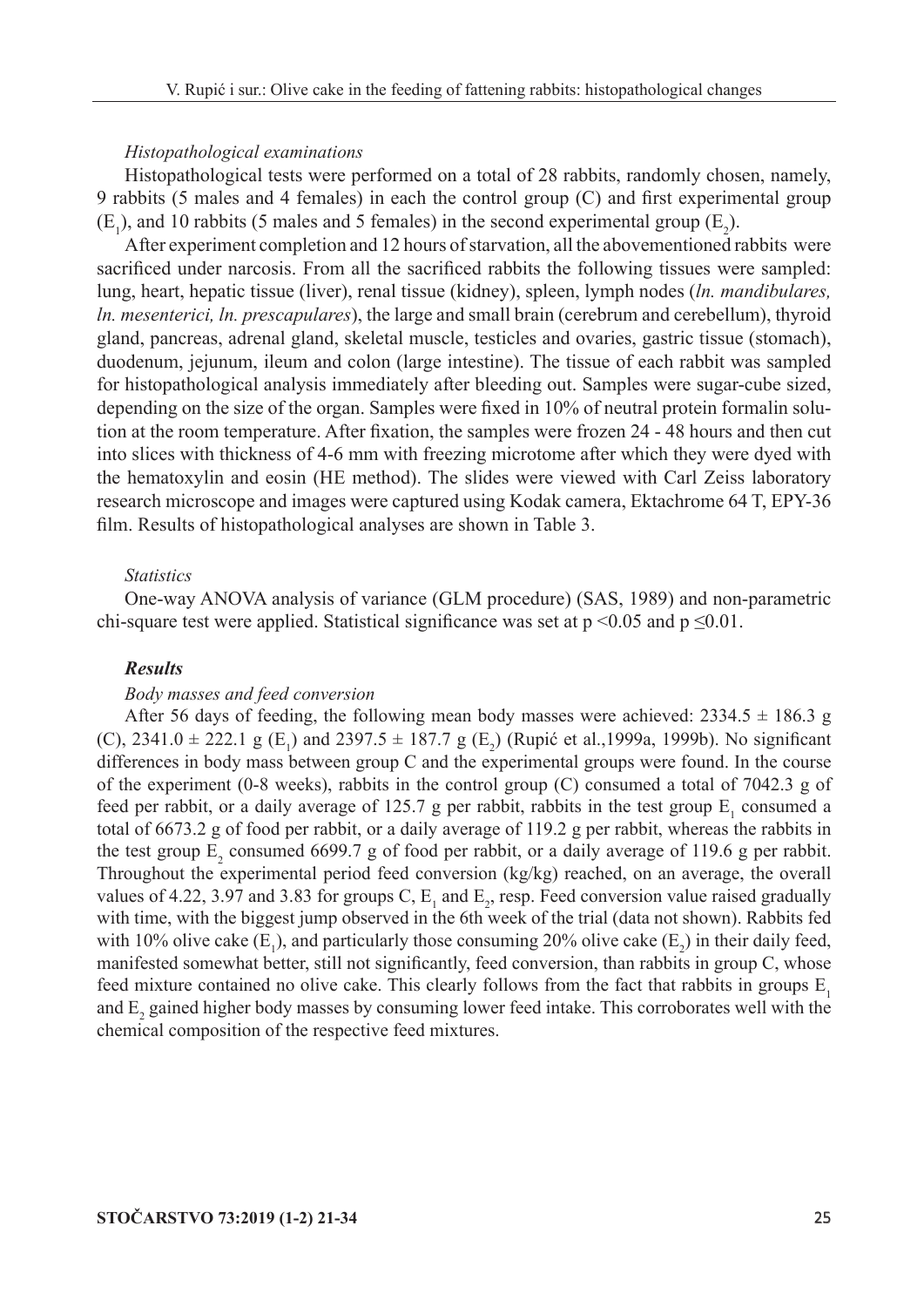| Tissue/                                 | Frequency of histopathological changes |                                 |                                                        |                                                                                                                                                                 |  |  |
|-----------------------------------------|----------------------------------------|---------------------------------|--------------------------------------------------------|-----------------------------------------------------------------------------------------------------------------------------------------------------------------|--|--|
| exp. group                              | $\mathcal{C}$                          | $E_{1}$                         | $E_{2}$                                                | Statistical inference*                                                                                                                                          |  |  |
| Stomach                                 | 4/9 desq. muc. gastritis               |                                 | 4/9 desq. muc. gastritis 2/10 desq. muc. gastritis     | $C/E_1/E_2$ : NS                                                                                                                                                |  |  |
| CG <sup>†</sup>                         | 0/9 hyperplastic gastritis             | 0/9 hyperplastic<br>gastritis   | $2/10$ hyperplastic<br>gastritis                       | $C/E_1/E_2$ : NS                                                                                                                                                |  |  |
|                                         | $2/9$ desq. muc.<br>duodenitis         | $2/9$ desq. muc.<br>duodenitis  | $1/10$ desq. muc.<br>duodenitis                        | $C/E_1/E_2$ , NS                                                                                                                                                |  |  |
| Duodenum<br>CG <sup>†</sup>             | $0/9$ necrotizing<br>duodenitis        | $0/9$ necrotizing<br>duodenitis | $9/10$ necrotizing<br>duodenitis                       | $C/E_1/E_2$ : $p=8.95x10^{-5}$ , S<br>$C vs. E_1 : NS$<br>$C/E_1$ vs. $E_2$ ,<br>$p=5.34\times10^{-4}$ , S                                                      |  |  |
| Jejunum                                 | 1/9 desq. muc. jejunitis               |                                 | $1/9$ desq. muc. jejunitis $3/10$ desq. muc. jejunitis | $C/E_1/E_2$ : NS                                                                                                                                                |  |  |
| CG <sup>†</sup>                         | $0/9$ necrotic jejunitis               | $0/9$ necrotic jejunitis        | $1/10$ necrotic jejunitis                              | $C/E_1/E_2$ : NS                                                                                                                                                |  |  |
| Ileum                                   | 1/9 muc. ileitis                       | 1/9 desq.muc. ileitis           | 1/10 desq. muc. Ileitis                                | $C/E_1/E_2$ : NS                                                                                                                                                |  |  |
| $CG^{\dagger}$                          | 0/9 necrotizing ileitis                | 0/9 necrotizing ileitis         | 2/10 necrotizing ileitis                               | $C/E_1/E_2$ : NS                                                                                                                                                |  |  |
| Large                                   | 1/9 desq. muc. colitis                 | 1/9 desq. muc. colitis          | $0/10$ desq. muc. colitis                              | $C/E_1/E_2$ : NS                                                                                                                                                |  |  |
| intestine CG <sup>+</sup>               | 0/9 necrotizing colitis                | 0/9 necrotizing colitis         | 2/10 necrotizing colitis                               | $C/E_1/E_2$ : NS                                                                                                                                                |  |  |
|                                         | $0/9$ anthracosis                      | 3/9 anthracosis                 | 5/10 anthracosis                                       | $C/E_1/E_2$ : NS                                                                                                                                                |  |  |
|                                         | 4/9 emphysema                          | 1/9 emphysema                   | 2/10 emphysema                                         | $C/E_1/E_2$ : NS                                                                                                                                                |  |  |
| Lung                                    | 4/9 pneumonia                          | 4/9 pneumonia                   | $5/10$ pneumonia                                       | $C/E_1/E_2$ : NS                                                                                                                                                |  |  |
|                                         | 0/9 hyperplasia                        | 1/9 hyperplasia                 | 1/10 hyperplasia                                       | $C/E_1/E_2$ : NS                                                                                                                                                |  |  |
| Heart EC <sup>#</sup>                   | 3/9 myocarditis                        | 5/9 myocarditis                 | 5/10 myocarditis                                       | $C/E_1/E_2$ : NS                                                                                                                                                |  |  |
|                                         | 0/9 fat deposition                     | 1/9 fat deposition              | 1/10 fat deposition                                    | $C/E_1/E_2$ : NS                                                                                                                                                |  |  |
|                                         | 6/9 hepatitis                          | 7/9 hepatitis                   | $10/10$ hepatitis                                      | $C/E_1/E_2$ : NS                                                                                                                                                |  |  |
| Liver                                   | $0/9$ fatty<br>hepatocyte inf.         | 7/9 fatty<br>hepatocyte inf.    | $10/10$ fatty<br>hepatocyte inf.                       | $C/E_1/E_2$ : $p=2.13x10^{-4}$ , S<br>C vs. E <sub>1</sub> : $p=3.72 \times 10^{-3}$ , S<br>C vs. E <sub>2</sub> : $p=9.67x10^{-5}$ , S<br>$E_1$ vs. $E_2$ : NS |  |  |
|                                         | 1/9 glomerulo-nephritis                | 3/9 nephritis                   | $5/10$ nephritis                                       | $C/E_1/E_2$ : NS                                                                                                                                                |  |  |
| Kidney EC <sup>‡</sup>                  | 3/9 tubulo-nephrosis                   | $0/9$ tubulo-nephrosis          | $1/10$ tubulo-nephrosis                                | $C/E_1/E_2$ : NS                                                                                                                                                |  |  |
|                                         | $0/9$ glomerulo-<br>nephrosis          | $0/9$ glomerulo-<br>nephrosis   | 1/10 glomerulo-<br>nephrosis                           | $C/E_1/E_2$ : NS                                                                                                                                                |  |  |
|                                         | 0/9 hemosiderosis                      | 0/9 hemosiderosis               | 1/10 hemosiderosis                                     | $C/E_1/E_2$ : NS                                                                                                                                                |  |  |
| Spleen                                  | 0/9 lymphopenia                        | 0/9 lymphopenia                 | 1/10 lymphopenia                                       | $C/E_1/E_2$ : NS                                                                                                                                                |  |  |
|                                         | 3/9 hyperplasia                        | 6/9 hyperplasia                 | $6/10$ hyperplasia                                     | $C/E_1/E_2$ : NS                                                                                                                                                |  |  |
| Lymph nodes                             | 6/9 hyperplasia                        | 5/9 hyperplasia                 | 4/10 hyperplasia                                       | $C/E_1/E_2$ : NS                                                                                                                                                |  |  |
|                                         | 0/9 fat deposition                     | 0/9 fat deposition              | 3/10 fat deposition                                    | $C/E_1/E_2$ : NS                                                                                                                                                |  |  |
| Cerebrum/<br>cerebellum EC <sup>#</sup> | 3/9 meningo-<br>encephalitis           | 4/9 meningo-<br>encephalitis    | $5/10$ meningo-<br>encephalitis                        | $C/E_1/E_2$ : NS                                                                                                                                                |  |  |

| Table 3 Histopathological analyses of tissues in control and experimental groups of rabbits |  |
|---------------------------------------------------------------------------------------------|--|
| Tablica 3. Histopatološka analiza tkiva u kontrolnoj i pokusnim skupinama kunića            |  |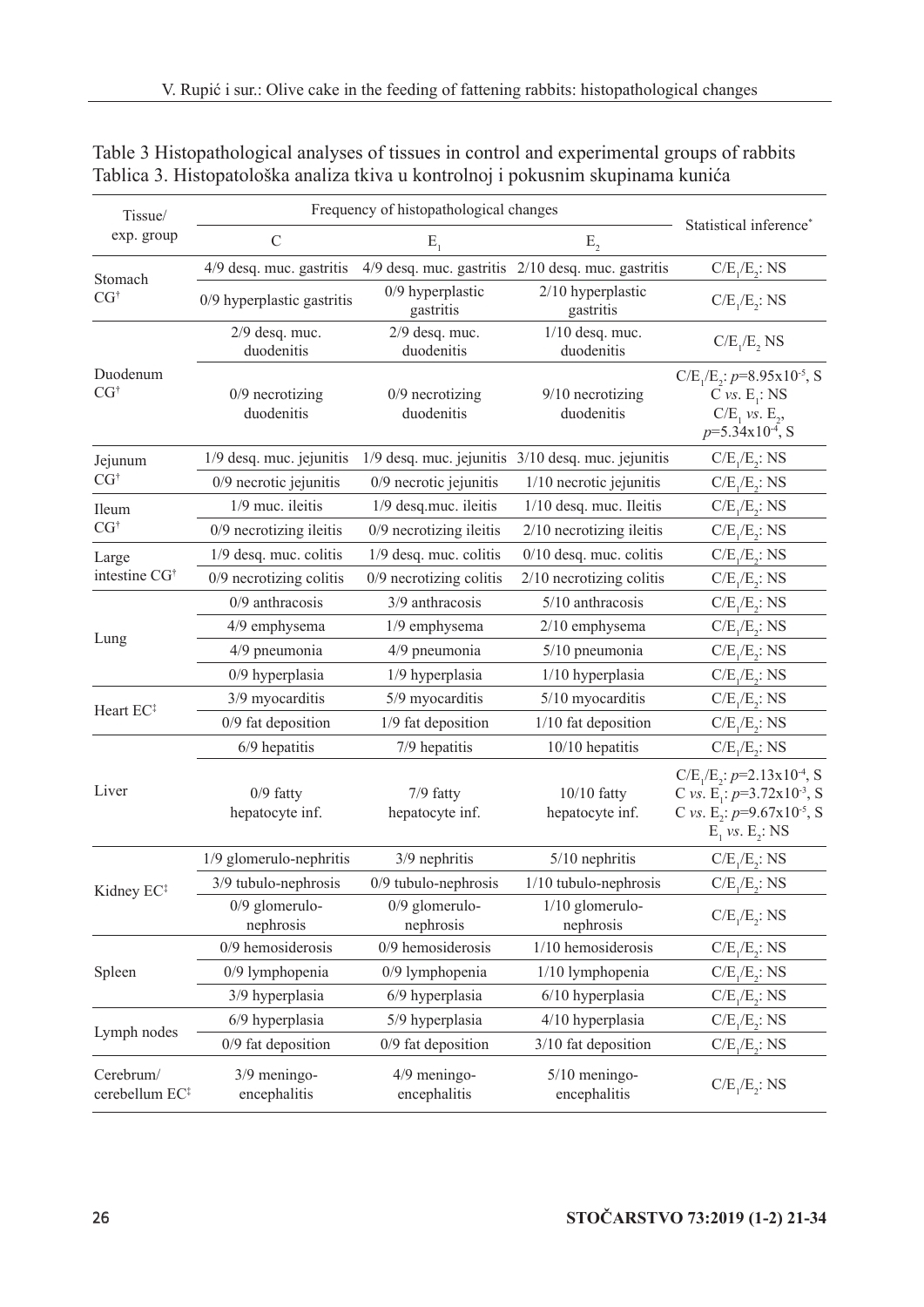|                               | $1/9$ goitr                         | $0/9$ goitre                    | $2/10$ goitre                      | $C/E_1/E_2$ : NS   |
|-------------------------------|-------------------------------------|---------------------------------|------------------------------------|--------------------|
| Thyroid                       | 2/9 hypertrophy                     | 0/9 hypertrophy                 | $0/10$ hypertrophy                 | $C/E_1/E_2$ : NS   |
| gland                         | 0/9 interf. hyperplasia             | 3/9 interf. hyperplasia         | $3/10$ interf. hyperplasia         | $C/E_1/E_2$ : NS   |
|                               | $0/9$ fat deposition                | 0/9 fat deposition              | 1/10 fat deposition                | $C/E_1/E_2$ : NS   |
|                               | 1/9 pancreatitis                    | $0/9$ pancreatitis              | $0/10$ pancreatitis                | $C/E_1/E_2$ : NS   |
|                               | 0/9 hypertrophy,<br>hyperplasia     | 1/9 hypertrophy,<br>hyperplasia | $0/10$ hypertrophy,<br>hyperplasia | $C/E_1/E_2$ : NS   |
| Pancreas                      | $0/9$ parenh. deg.,<br>pancreolysis | 1/9 pancreolysis                | $2/10$ pancreolysis                | $C/E_1/E_2$ : NS   |
|                               | $0/9$ fat deposition                | $2/9$ fat deposition            | $0/10$ fat deposition              | $C/E_1/E_2$ : NS   |
|                               | $0/9$ epit. cells atrophy           | 1/9 epit. cells atrophy         | $0/10$ epit. cells atrophy         | $C/E_1/E_2$ : NS   |
|                               | 2/9 hyperaemia                      | $0/9$ hyperaemia                | $0/10$ hyperaemia                  | $C/E_1/E_2$ : NS   |
| Adrenal gland                 | $0/9$ hyperplasia                   | $1/9$ hyperplasia               | 4/10 hyperplasia                   | $C/E_1/E_2$ : NS   |
|                               | 0/9 fatty infiltration              | 1/9 fatty infiltration          | 1/10 fatty infiltration            | $C/E_1/E_2$ : NS   |
| Skeletal<br>muscles $CG†$     | 3/9 fiber hyaline deg.,<br>dys.     | 3/9 fiber hyaline deg.,<br>dys. | 3/10 fiber hyaline deg.,<br>dys.   | $C/E_1/E_2$ : NS   |
| Genitals<br>(testicle, ovary) | $0/9$ pathol. changes               | $0/9$ pathol. changes           | $0/10$ pathol. changes             | no pathol. changes |

C - control group, E1, E2 - experimental groups, deg. – degenerative, desq. - desquamative, dys. – dystrophy, inf. – infiltration, interf. – interfollicular, muc. – mucinous, paren. – parenchimatous, pathol. – pathological,

NS, S – statistically (non)significant.

\*Significance level set at p <0.01: chi-square test (Yates correction).

†CG - Fungus *Cyniclomyces guttulatus* in C, E1, E2; ‡EC - Microsporidian *Encephalitozoon cuniculi* in C, E1, E2.

#### *Histopathological findings*

The major changes in the tested tissues were observed in group  $E_2$ , and in  $E_1$  to a lesser extent, relative to group C (Table 3). The most differences were found in duodenum (significant necrotizing duodenitis only in  $E_2$ ), lungs (anthracosis in  $E_1$  and  $E_2$ ), fat deposition in liver, lymph nodes, heart, pancreas, thyroid and adrenal glands (the only significant fat infiltration in hepatocytes in both  $E_1$  and  $E_2$ ). Histopathological analyses of skeletal muscles, genitals (testicles and ovaries) and cerebrum/cerebellum did not show differences between groups, but some tissues like gastrointestinal tract showed small, non-significant changes like hyperplastic gastritis, necrotic jejunitis, ileitis and colitis. The signs of nephritis, pancreolysis and hyperplasia of adrenal glands were sporadically observed in the experimental groups.

Histopathological changes were diagnosed in all parts of the gastrointestinal tract (stomach, duodenum, jejunum, ileum and colon), in rabbit groups  $E_1$  and  $E_2$ , and also in the rabbits of control (C) group. High significance in  $\chi^2$  test indicated necrotizing duodenitis in  $E_2$  but not in C and  $E_1$  groups. Similarly, although detected in both  $E_1$  and  $E_2$  groups, mononuclear lymphocytic hepatitis might have been significant in  $E_2$  only (data not shown). Fatty infiltration was found highly significant in hepatocytes in both  $E_1$  and  $E_2$  compared to the control group, the effect being directly dose dependent (Fig. 3).

Moreover, fungus *Cyniclomyces guttulatus* (Fig. 1) was detected throughout the whole digestive tract and in skeletal muscles, whereas microsporidian *Encephalitozoon cuniculi* was found in brain, kidney and heart, in animals of all three groups (Fig. 2).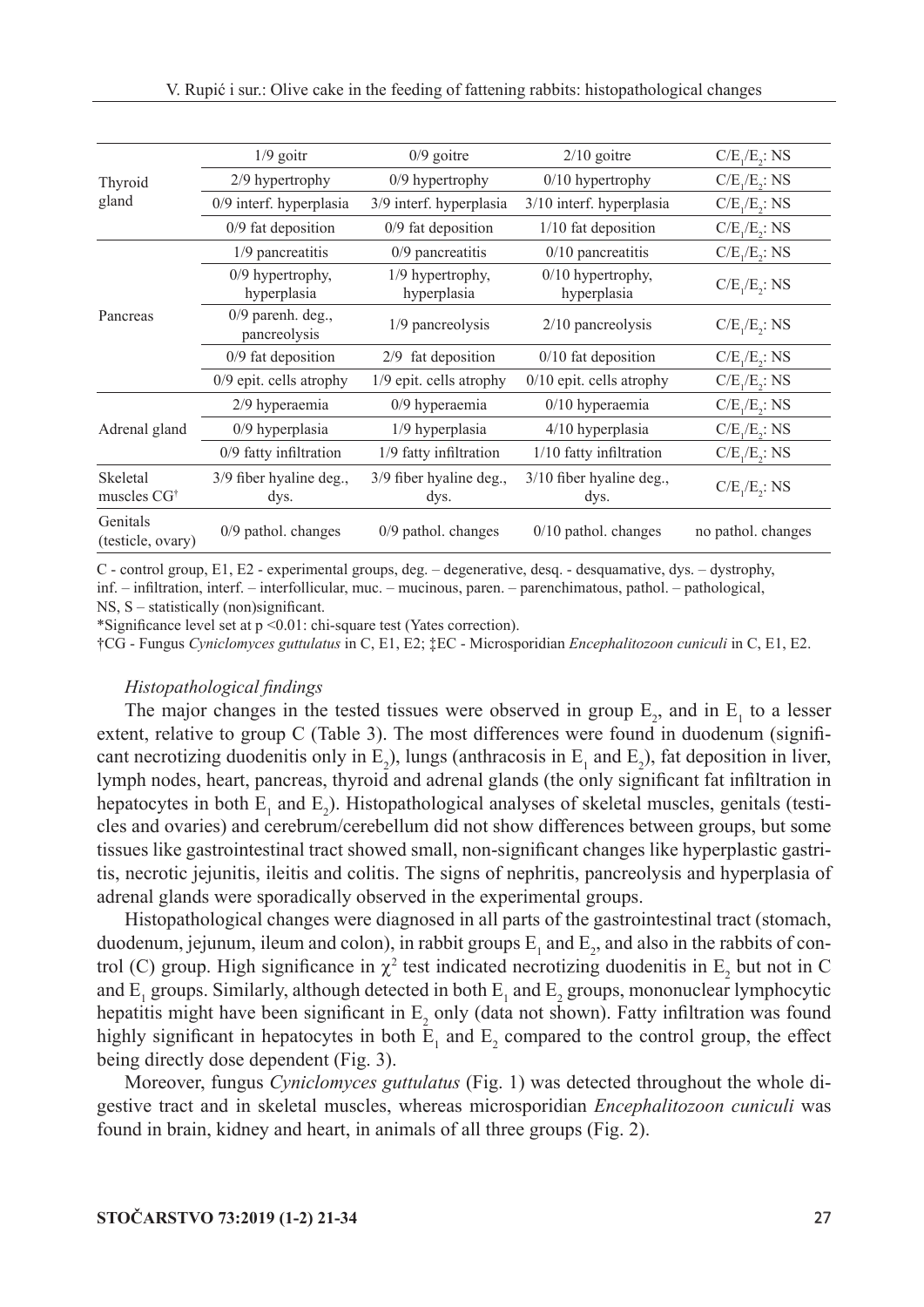## *Discussion*

## *Body mass gain*

It may be assumed that different proportions of olive cake added to the animal feed had no significant effect on the final body mass of the fattened rabbits. Feed conversion differed between the three groups. In fact, rabbits in the control group consumed the larger quantity of feed than the groups  $E_1$  and  $E_2$ . Interestingly, the  $E_1$  and  $E_2$  animals showed bigger body mass gain, still not significant (data not shown), than group C at the end of the experiment. This data indicates that the increased quantities of dried olive cake (10% and 20%) used in a daily diet decreased feed consumption in fattened rabbits but improved animal body mass gain. This might be due to the more efficient feed conversion in groups  $E_1$  and  $E_2$  than in group C, this effect being directly dose dependent. In fact, it might be assumed that increased fat intake in feed mixtures in  $E_1$  and  $E_2$  was the only factor responsible for body mass gain and fat infiltration in several tissues.



Figure 1 *Cyniclomyces guttulatus* on the mucous membrane of jejunum of rabbits (HE stain, 40X) Slika 1. *Cyniclomyces guttulatus*  na sluznici jejunuma kunića (HE bojanje, 40X)



Figure 2 Intracellular cyst of *Encephalitozoon cuniculi* in brain marked with arrows (HE stain, 40X) Slika 2. Unutarstanična cista *Encephalitozoon cuniculi* u mozgu kunića označena strelicom (HE bojanje, 40X)



Figure 3 Fatty infiltration, degeneration and apoptosis of hepatocytes (marked with arrows) in the test  $(E_1$  and  $E_2$ ) rabbit groups fattening with olive cake in feed mixture (HE stain, 40X)

Slika 3. Infiltracija masti, degeneracija i apoptoza hepatocita (označeno strelicama) u pokusnim skupinama kunića  $(E_1 \, i E_2)$  hranjenih krmnom smjesom s dodatkom sušene komine masline (HE bojanje, 40X).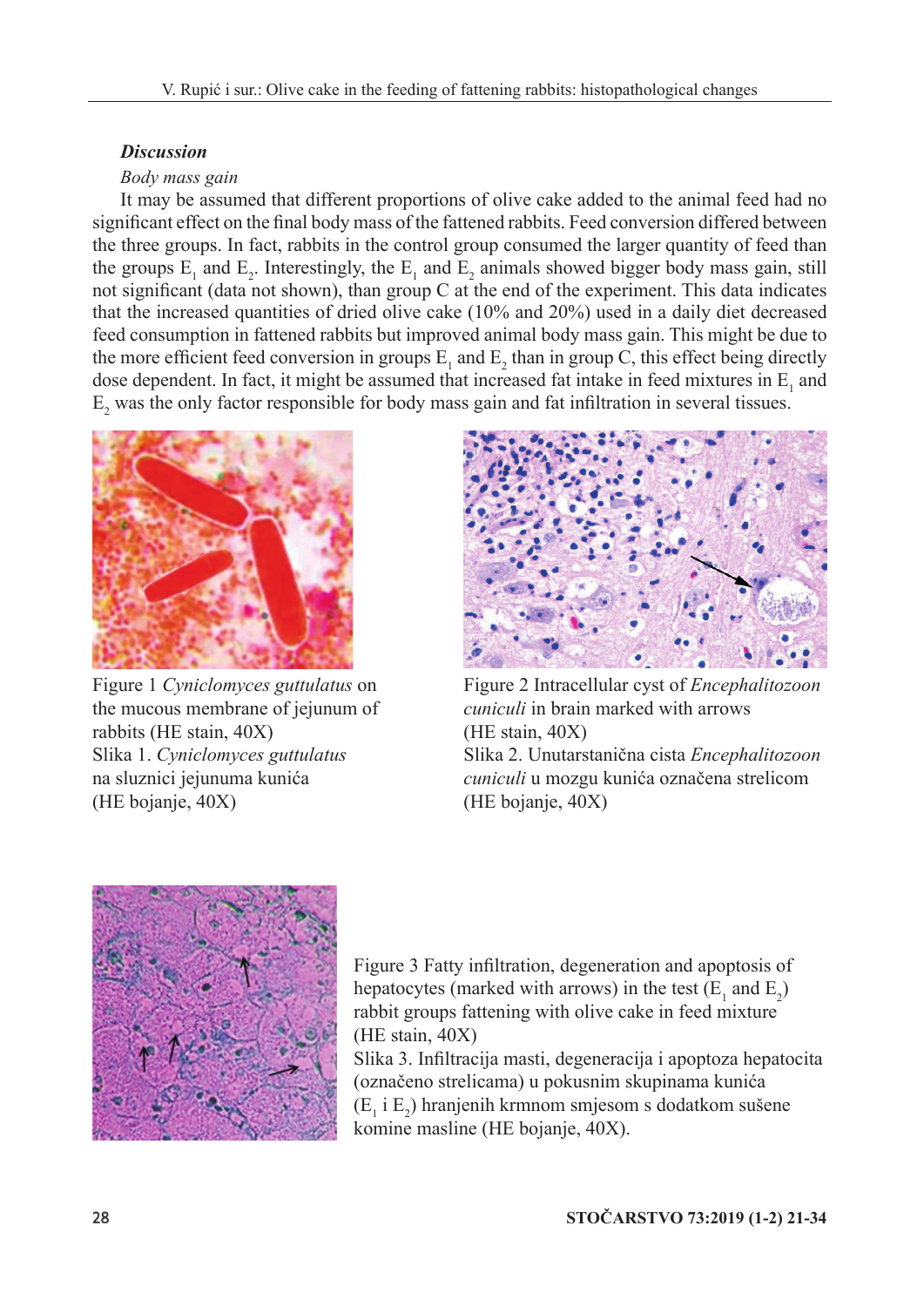#### *Histopathological changes*

The observed histopathological change found in the heart is subepicardial deposition of fat in only two individual rabbits from groups  $E_1$  and  $E_2$  Diagnosed diffuse and centrolobullar fatty hepatocytes degeneration of varying degrees, found only in the rabbits from the test groups  $(E_1$  and  $E_2$ ), was also result of feeding rabbits with feed mixtures containing 10 and 20% of olive cake (Figure 3). Moreover, in 3 animals within  $E<sub>2</sub>$  group we found deposition of fat in the interstitial lymph nodes as a result of feeding olive cake and increased quantities of olive oil in the diet.

By the histopathological examination, pathological changes were determined in the brain of 3 rabbits from the control group whereas in the first  $(E_1)$  test group 4 rabbits had changes and 5 had changes in the second  $(E_2)$  group. In all groups microsporidian *Encephalitozoon cuniculi* was detected (Figure 2). Pathological activity of microsporidian *Encephalitozoon cuniculi* might be responsible for histopathologic changes found in the brain, heart and kidneys in rabbits of all groups. The more so, since in the rabbit groups which were fed with the olive cake, we found increased number of animals with pathological changes compared to the control group.

In the thyroid gland of 2 rabbits from the control group (C), 3 rabbits from the first  $(E_1)$  and 5 rabbits from the second  $(E_2)$  test group histopathological changes were determined (interfollicular hyperplasia and cystic goiter). The findings in the latter group might be indicative of possible disturbance in the thyroid gland functioning. This assumption needs to be confirmed by the new research on rabbits fed with increased (20% and more) amount of olive cake and/or prolonged fattening period. This would help us to follow thyroid gland activity and determine activity of its hormones (thyroxine, triiodothyronine, also known as T3). Only in 1 rabbit from the group  $E_2$  deposition of fat was found in the thyroid gland interstitium.

Only 1 rabbit from control (C) group was detected with histopathological changes in the pancreas while in 3 rabbits from the first  $(E_1)$  test group and 2 rabbits from second  $(E_2)$  test group we found histopathological changes in the form of hypertrophy, hyperplasia, atrophy, degeneration and parenchymal pancreolysis. These findings require additional studies to be carried out to control the exocrine pancreatic secretion in rabbits fed with different amounts of olive cake. In the rabbits from experimental group  $E_1$  a deposition of fat was found in the interstitial connective tissue.

Histopathological changes in the adrenal gland (hyperplasia of granulomatosae zone) were found in 2 rabbits from control (C) group, in 1 animal from  $E_1$  group and in 4 animals from  $E$ , group indicating the need for additional adrenal glands research and determining the activity of its hormones (glucocorticoids and mineralocorticoids) during nutrition enriched with 10 and 20% olive cake meal. Fatty infiltration of fasciculatae cells was found in the same rabbits in  $E_1$  and  $E_2$ .

In 3 rabbits from the control (C) and in 3 rabbits from each test group ( $E_1$  and  $E_2$ ) circumscribed focal hyaline degeneration of skeletal muscle fibers was found, which was possibly due to deficiency of vitamin E and selenium in the organism. Impaired absorption of the nutrients resulted from the damaged small and large intestine membrane probably as a result of the pathological activity of *Cyniclomyces guttulatus* (Figure 1). The same applies to histopathological changes observed in all parts of the gastrointestinal tract (stomach, duodenum, jejunum, ileum and colon), in all rabbit groups. This is in agreement with our previous report (Rupić, 2009).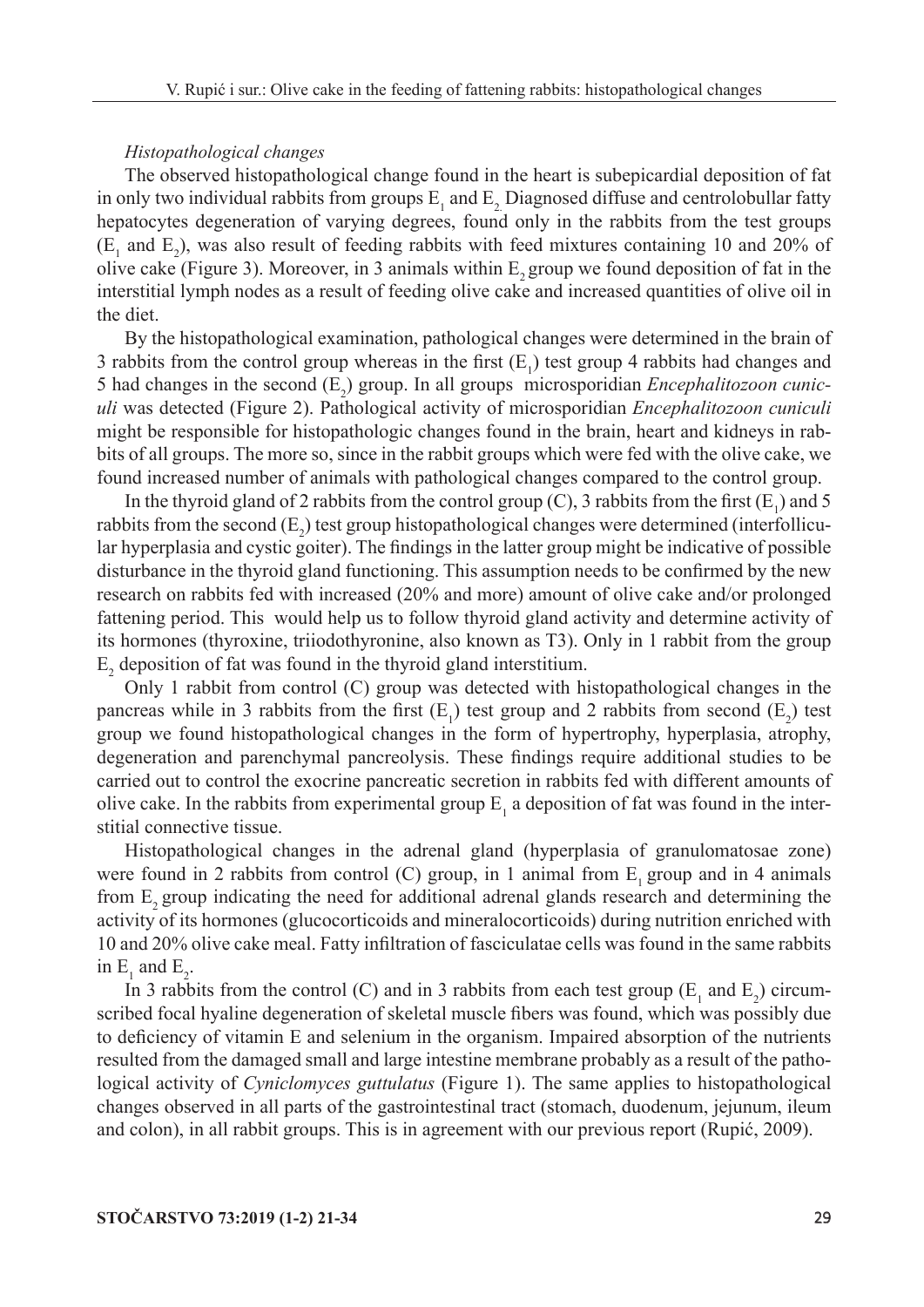Shown in Table 3 is that in both test rabbit groups together  $(E_1 + E_2)$ , we found four times as many cases of rabbit enteritis compared to the control group. The same applies to group E<sup>2</sup> *versus* the control group. The literature mentions that the desquamative and mucinous gastroenteritis could be caused by fungus *Cyniclomyces guttulatus* (Figure 1) blastospores. Although some scientists consider that this fungus is not pathogenic for rabbits, the relevant literature and numerous researchers reported pathogenic activity of *Cyniclomyces guttulatus*, especially for young domestic and wild rabbits and other animal species (Zierdt et al., 1988; Houwers and Blankenstein, 2001; Hersey-Benner, 2008; Peters and Houwers, 2009; Saito et al., 2009; Flausino et al., 2012). On the basis of histopathological analyses carried out in this research *Cyniclomyces guttulatus* was found in all parts of the digestive tract in large number of rabbits from all three groups  $(C, E_1$  and  $E_2)$ . Therefore it might be assumed as responsible for enteritis in all parts of the digestive tract of rabbits in fattening trial of 56 days. In rabbits from first  $(E_1)$  and second  $(E_2)$  test groups fed with the olive cake in the ration, the incidence of enteritis increased; however, it was significant in duodenum only.

Histopathological changes were not found in the genitals (testicles and ovaries) of male and female rabbits of all groups in the experiment  $(C, E_1$  and  $E_2$ ) showing that olive cake used in the meals does not affect the sexual organs.

## *Conclusions*

On the basis of the research on the possibility of using 10% and 20% of dried olive cake in Hyla rabbit nutrition during fattening period of 56 days, no detrimental nutritional impact of dry olive cake on body mass gain and feed conversion was established. Rabbits fed on 10% olive cake  $(E_1)$ , and particularly those consuming 20% olive cake  $(E_2)$  in their daily feed, showed better, still not significantly, food conversion than control group rabbits.

However, histopathological examinations showed numerous pathological changes in almost all tissues, the significant ones been found in duodenum (necrotizing duodenitis in  $E_2$ ) and liver (hepatocytes fatty infiltration in  $E_1$  and  $E_2$ ) only.

 Since fungus *Cyniclomyces guttulatus* was found in the control and both experimental groups (Figure 1) throughout the digestive tract, starting from the stomach up to the rectum, we are inclined to believe that the olive cake did not affect the increase of *Cyniclomyces guttula*tus in  $E_1$  and  $E_2$  groups, but, possibly, preserved its pathological activity in the entire digestive system of rabbits.

Additional experiments are needed to shed more light on the metabolic and histopathologic implications of olive cake-enriched nutrition in Hyla rabbits, namely, to make fully clear its toxicological and safety profile.

### **References**

- 1. Abo-Omar, J. (2000): Effect of different levels of olive pulp on the digestibility of broiler chicks. Bethlehem. Univ. J., 12:34–40.
- 2. Abo-Omar, J. (2005): Carcass composition and visceral organ mass of broiler chicks fed different levels of olive pulp. Journal of Islamic Univ. Gaza, 13:75–84.
- 3. Al-Harthi, A. M. (2016): The efficacy of using olive cake as a by-product in broiler feeding with or without yeast. Italian Journal of Animal Science, 15(3):512-520.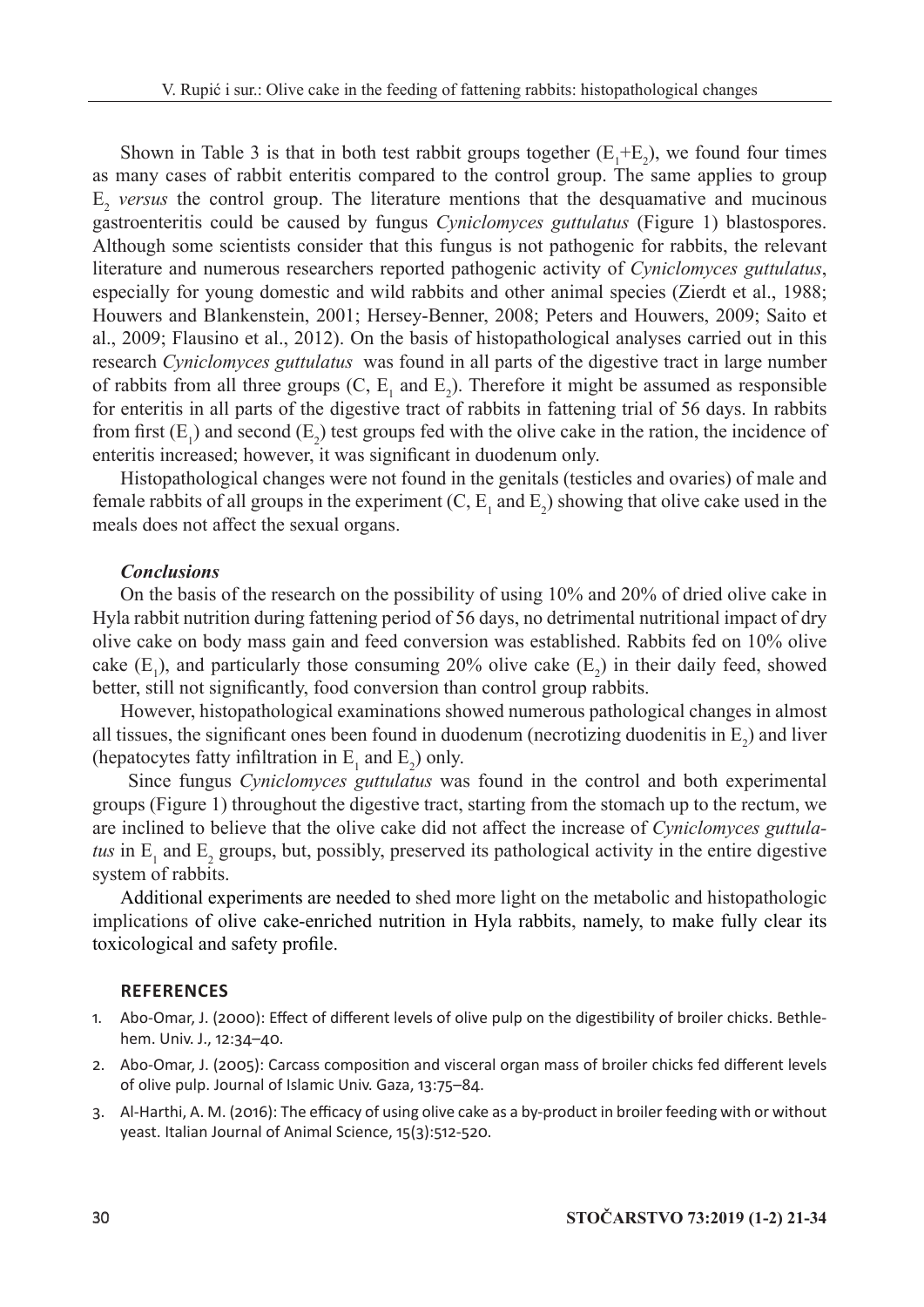- 4. Allen, R. (1993): Ingredient analysis table. Feedstuffe, Issue 65: 24-37.
- 5. Amici, A., M. Verna, F. Martillotti (1991): Olive by-products in animal feeding: improvement and utilization. Opt Méditerranéennes – Ser Seminnar, 16:149–152.
- 6. AOAC (2005); Official methods of analysis of AOAC International.' 18th ed. (AOAC International: Gaithersburg, MD).
- 7. Belibasakis, N.G. (1984): Olive cake pulp as feed for lactating cows. World Review of Animal Produciton, 20:7-10.
- 8. Belibasakis, N.G., D. Kuhdis, I. Psomas, D. Zygoyiannis (1991): Effect of olive cake pulp feeding on the growth performance and some characteristics of finishing bulls. World Review of Animal Production, 26:61-64.
- 9. Boucqué, Ch.V., O.L. Fiemes (1986): Vegetable by-products of agro-industrial origin. EAAP Working Group. Revised draft. Brussels, June 1986, Chapter 2.4.1, 1-51.
- 10. Csapó, J., Zs. Csapó-Kiss, I. Toth-Posfai (1986): Optimization of hydrolysis determination of amino acid content in food and feed products. Acta Alimentaria (Hungary), 1:3-21.
- 11. Chaabane, K, R. Bergaoui, M. Ben Hammouda (1997): Utilisation de differents types de grignons d' olive dans l' alimentation des lapereaux. World Rabbit Science, 5:17-21.
- 12. Christaki, E., L.A. Yannakopoulos, P. Florou-Paneri, S.D. Kufidis, E. Georgopoulou (1994): Effect of olive pulp on the performance of laying hens. Proceedings of the 9<sup>th</sup> European Poultry Conference, August 7-12, 1994, Glasgow, Great Britain, 501-502.
- 13. Christaki, E., L.A. Yannakopoulos, P. Florou-Paneri, S.D. Kufidis, M. Datilo, F. Congiu (1995): Effects of olive cake on the productivity of sheep and the amino acid composition of their meat. Protein matabolism and nutrition. Proceedings 7<sup>th</sup> International Symposium, Vale de Santarem, Portugal, May 24 – 27,1995, EAAP Publication No. 81., 47: 119.
- 14. Dal Bosco, A., C. Catellini, R. Cardineli, E. Mourvaki, L. Moscati, L. Battistacci, M. Servili, A. Tatticchi (2007): Olive cake dietary supplementation in rabbit: immune and oxidative status. Italian Journal of Animal Science, 6(1):761-763.
- 15. Dal Bosco, A., E. Mourvaki, R. Cardinali, M. Servili, B. Sebastiani, S. Ruggeri, S. Mattioli, A. Taticchi, S. Esposto, C. Castellini (2012): Effect of dietary supplementation with olive pomaces on the performance and meat quality of growing rabbits. Meat Science, 92(4):783–788.
- 16. Datillo, M., F. Congiu (1995): Effects of olive cake on the productivity of sheep and the amino acid composition of their meat. Protein metabolism and nutrition. Proceedings 7th International Symposium, Vale de Santarem, Portugal 24 – 27 May 1995, EAAP Publication No 81. FAO Yearbook (1993) Vol. 47, 119.
- 17. Dorbane, Z., S.A. Kadi, D. Boudouma, M. Berchiche, C. Bannelier, T. Gidenne (2016): Nutritive value of crude olive cake (Olea europaea L.) for drowing rabbit. 11<sup>th</sup> World Rabbit Congress, June 15-18, 2016, Qingdao, China.
- 18. Dorbane, Z., S.A. Kadi, D. Boudouma, N. Gater-Belaid, C. Bannelier, M. Berchiche, T. Gidenne (2019): Nutritive value of two types of olive cake (Olea europaea L.) for growing rabbit. World Rabbit Sci., 27, 69-75.
- 19. El-Samee, L.D., Hashish, S.M. (2011): Olive cake in laying hen diets for modification of yolk lipids. Journal of Agriculture Science and Technology, 1:415–421.
- 20. Estaún, J., J. Dosil, A. Al Alami, A. Gimeno, A. de Vega (2014): Effects of including olive cake in the diet on performance and rumen function of beef cattle. Animal Production Science, 54:1817-1821.
- 21. Ferrer, P., P. García-Rebollar, A. Cerisuelo, A.M. Ibáñez, A.C. Rodríguez, S. Calvet, C. Blas (2018): Nutritional value of crude and partially defatted olive cake in finishing pigs and effects on nitrogen balance and gaseous emissions. Animal Feed Science and Technology, 236:131-140.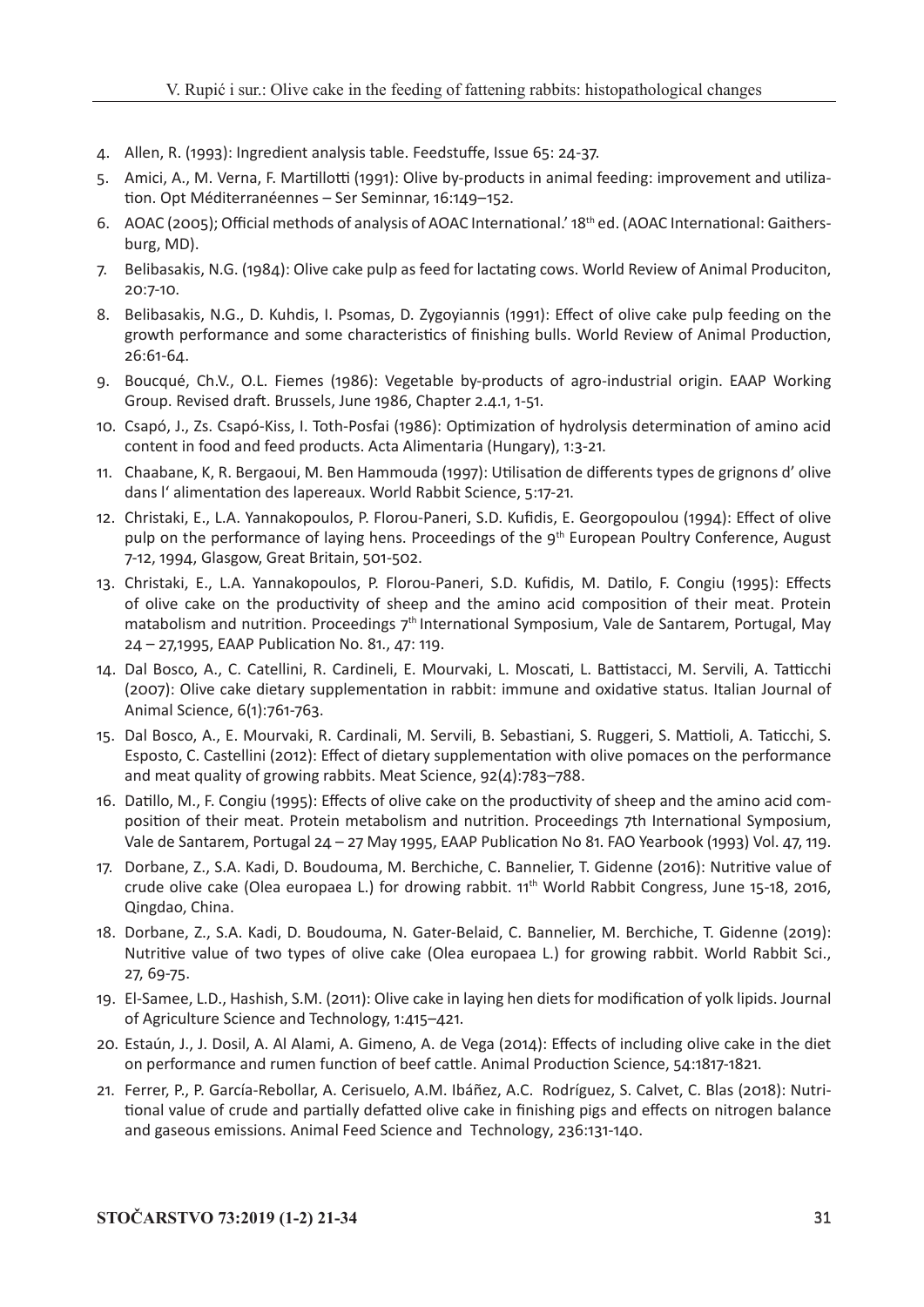- 22. Flausino, G., P.D.S. Leal, D. Mcintosh, L.G. Amaral, F. Teixeira, W. Flausino, C.W.G. Lopez, (2012): Isolation and Characterization of Cyniclomyces guttulatus (Robin) Van Der Walt and Scott, 1971 in dogs in Brazil. Current Microbiology, 65:542-546.
- 23. Garcia-Casco, M.J., M. Munoz, M.J. Martinez-Torres, A. Lopez-Garcia, A.M. Fernandez-Barroso, E. Gonzales-Sanchez (2017): Alternative Feeding in Iberian Pigs during Growth Period: Incorporation of Olive Cake in a Dry or Wet (silage) Form. Agriculturae Conspectus Scientificus 82:147-150.
- 24. Georgopoulou, E. (1994): Effect of olive pulp on the performance of laying hens. Proceedings of  $9<sup>th</sup>$ European Poultry Conference, Glasgow, UK, August 7-12, 1994.
- 25. Gül, S., M. Keskin, S. Kaya (2010): Olive cake usage as an alternative to cotton seed meal in dairy goat feeding. African Journal of Agricultural Research, 5:1643-1646.
- 26. Hersey-Benner, C. (2008): Diarrhea in a rabbit. Cyniclomyces guttulatus yeast. Laboratory Animal, 37:347-349.
- 27. Houwers D.J., B. Blankenstein (2001): Cyniclomyces guttulatus and diarrhea in dogs. Tijdschr Diergeneeskd,126:14–15.
- 28. Joven, M., E. Pintos, M.A. Latorre, J. Suarez-Bellch, A.J. Guada, M. Fondevila (2014) : Effect of replacing barley by increasing levels of olive cake in the diet of finishing pigs: Growth performances, digestibility, carcass, meat and fat quality. Animal Feed Science and Technology, 197:185-193.
- 29. Kadi, S.A., N. Belaidi-Gater, F. Chebat (2004): Inclusion of crude olive cake in growing rabbits diet: effect on growth and slaughter yield. Proceedings of 8<sup>th</sup> World Rabbit Congress, September 7-10, 2004, Puebla, Mexico.
- 30. Kostelić, A. (2003): Influence of olive pomace on some hematological, biochemical and histopathological indicators of fattening lambs. Master's thesis, Faculty of Agriculture University of Zagreb.
- 31. Lebas, F. (2004): Reflections on rabbit nutrition with a special emphasis on feed ingredients utilization. 8th World Rabbit Congres, Puebla, Mexico. Invited paper, 686-736
- 32. Manouakas, G., B. Mazamenos, A.M.B. Patrinon (1973): Amino acids composition of 3 variations of olives. Journal of Agriculture and Food Chemistry, 21:215-216
- 33. Martilotti, F. (1983): Use of olive by-products in animal feeding in Italy. Rome, Animal Production and Health Division.
- 34. Mioč, B, V. Pavić, I. Vnučec, Z. Prpić, A. Kostelić, V. Sušić (2007): Effect of olive cake on daily gain, carcass characteristics and chemical composition of lamb meat. Czech Journal of Animal Science, 52:31–36.
- 35. Molina-Alcaide, E., D.R. Yanez-Ruiz (2008): Potential use of olive by-products in ruminant feeding. A review of Animal Feed Science and Techology, 147:247–264.
- 36. Nasopoulou, C., I. Zabetakis (2013): Agricultural and Aquacultural Potential of Olive Pomace (A Review). Journal of Agricultural Science, 7:116-127.
- 37. Nefzaoui, N., M. Vanbelle (1986): Effects of feeding alkali-treated olive cake on intake, digestibility and rumen liquor parameters. Animal Feed Science and Technology, 14:139-149
- 38. O'Donovan, P.B. (1984): Feeding trial results with olive pulp. World Re. Anim. Prod. 1984, 20:7-14.
- 39. Omar, J.M.A, L. Gavoret (1995): Utilization of olive cake in fattening rations of Awassi lambs. Revue de Medicine Veterinaire, 146 :273-276.
- 40. Peters, S., D.J. Houwers (2009): A cat with iarrhea associated with the massive presence of Cyniclomyces guttulatus in the faeces. Tijdschr. Diergeneeskd, 134:198-199.
- 41. Rabayaa, E. (2000): Utilization of olive pulp in broiler rations. MS Thesis, 2000, An-Najah National Univ. Nablus, Palestine.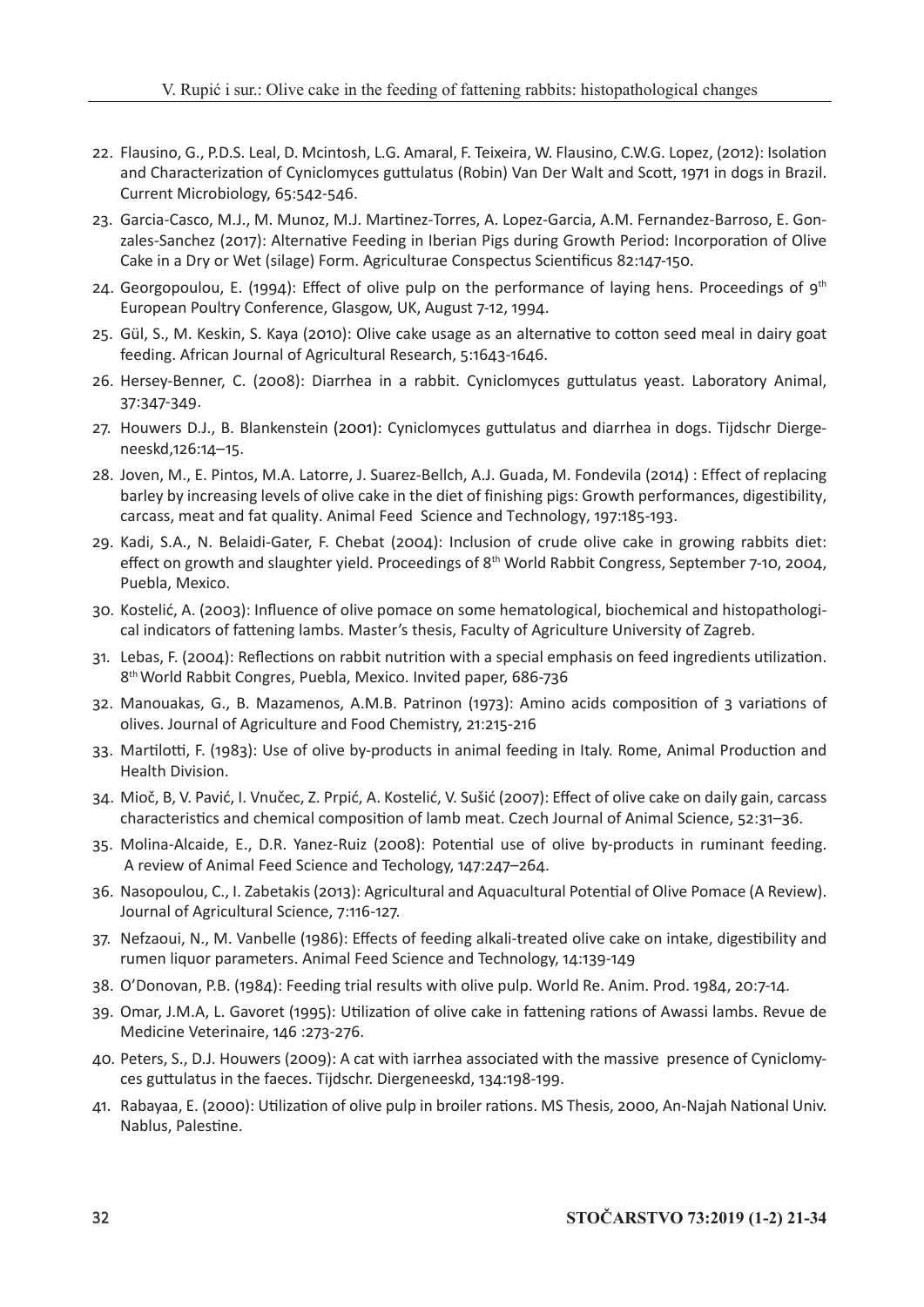- 42. Rayan, A., M. Ben Hamouda, C. Kayouli (1994): Olive oil cake incorporation for young rabbit feeding. World Rabbit Science 2, 127-134.
- 43. Rhone-Poulenc (1993): Rhodimet Nutrition Guide, 2nd ed. Rhone-Poulenc Animal Nutrition, Antony, France.
- 44. Rupić, V., L. Huskić, N. Vranešić, R. Božac, N. Stipić, F. Vešnik (1992): Olive cake in broiler nutrition (in Croatian). Krmiva 1992, 34:175-184.
- 45. Rupić, V., I. Jerković, R. Božac, D. Glowattzky, S. Mužic, V. Hrabak (1997): Olive by-products in pig fattening. Acta Veterinaria Hungarica, 45:53-66.
- 46. Rupić, V., V. Božikov, R. Božac, S. Mužic, N. Vranešić, M. Đikić (1999a): Effect of feeding olive by-products on certain blood parameters and serum enzyme activities of fattening rabbits. Acta Veterinaria Hungarica, 47:65-75.
- 47. Rupić, V., J. Škrlin, S. Mužic, V. Šerman, N. Stipić, L. Bačar-Huskić (1999b): Proteins and fats in the serum of rabbits fed different quantities of dried olive cake. Acta Veterinaria Brno, 68:91-98.
- 48. Rupić, V. (2009): Domestic animals health protection, Internal and Surgical Diseases and Interventions (university textbook) (in Croatian). Hrvatska mljekarska udruga, Zagreb, 276.
- 49. Sadeghi, H., A. Teimouri Ynsari, Z. Ansari-Pirsarai (2009): Effects of different olive cake by products on dry matter intake, nutrient digestibility and performance of Zel sheep. International Journal of Agricultural Biology, 11:39-43.
- 50. Saito, K., H. Saito, T. Watanabe (2009): Cyniclomyces guttulatus: it can now be clearly observed in canine feces. Saito Animal Hospital, M. B. Network, Kitasato Institute, http://www33.ocn.ne.jp/\*saitoahohp/Cyniclomyces.htm, 5.5.2019.
- 51. Sansoucy, R. (1985): Olive by-products for animal feed. Rome, FAO, Animal Production and Health Division. Paper 43:8-15.
- 52. SAS Institute (1989): SAS User Guide, Version 6, (fourth ed.) Volume 1-2. Cary, N.C., SAS Institute Inc.
- 53. Tsantila, N., H.C. Karantonis, D.N. Perrea, S.E. Theocharis, D.G. Iliopoulos, C. Latrou, C.A. Demopoulos (2010): Atherosclerosis regression in rabbits upon olive pomace polar lipid extract administration. Nutrition, Metabolism and Cardiovascular Diseases, 20:740-747.
- 54. Van Soest, P.J. (1975): Physico-chemical aspects of fibre digestion. Journal of Science Food and Agriculture, 26:1433.
- 55. Vera, R., C. Aguilar, R. Lira, P. Toro, L. Barrales, I. Peña, F. Squell, P. Pérez, J. Quenaya, H. Yutronic, I. Brion (2009): Feeding dry olive cake modifies subcutaneous fat composition in lambs, noting cake resistance to degradation and peroxidation. Chilean Journal of Agricultural research, 4:548-559.
- 56. Vera, R.R., C. Aguilar, P. Toro, F.F. Squella, P. Perez (2013): Performance of lambs grazing an annual Mediterranean pasture or fed supplements based on olive oil cake or maize and its influence on system outputs. Animal Production Science, 53:516-522.
- 57. Vešnik, F., V. Rupić, T. Černy (1993): Technological value of crude olive cakes from the Croatian region of Istria (in Croatian). 9<sup>th</sup> International Symposium of Technologies for Drying and Storring. Stubičke Toplice, January 26 – 27, 1993., Proceedings, 154-162.
- 58. Vešnik, F., V. Rupić, T. Černy (1994): Olive cake as an animal feed component in the production of animal fodder (in Croatian). 10<sup>th</sup> International Symposium of Technologies for Drying and Storring. Stubičke Toplice, January 18 – 21, 1994., Proceedings, 200-206.
- 59. Zangeneh, S., M. Torki (2011): Effects of B-Mannanase supplementing of olive pulp-included diet on performance of laying hens, egg quality characteristics, humoral and cellular immune response and blood parameters. Global Veterinaria, 7:391–398.